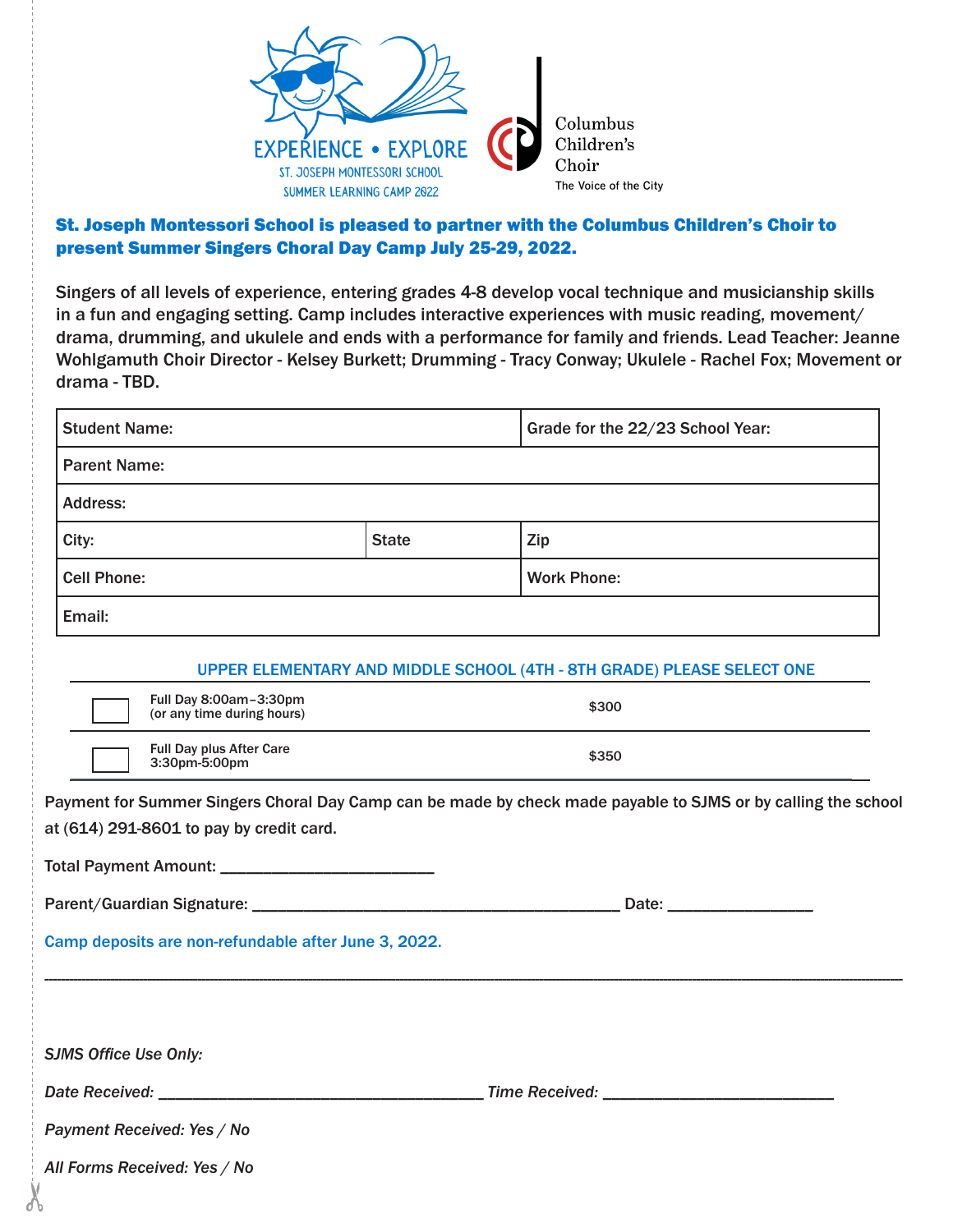### St. Joseph Montessori School Summer Learning Camp Emergency Form

*Please fill out one form per child. Please print clearly.*

| Name of Student     |  |
|---------------------|--|
| <b>Address</b>      |  |
| <b>Grade Level:</b> |  |
| <b>Home Phone:</b>  |  |

### Parent Contact Information

| <b>Parent Name:</b> | <b>Parent Name:</b> |  |  |
|---------------------|---------------------|--|--|
| Phone 1:            | Phone 1:            |  |  |
| Phone 2:            | Phone 2:            |  |  |

### If parents are not available, please contact the following authorized emergency contacts:

*We must have three additional emergency contacts*

| - |            |
|---|------------|
|   |            |
|   | __________ |

Please list any allergies or medication: *please* 

*Summer Learning Camp cannot dispense ANY medication without a doctor's consent form on file. Consent forms can be found at sjms.net under the "Forms" tab as Permission to Administer Medication or you may contact the office.*

### TO GRANT CONSENT

| Hospital: | Phone: |
|-----------|--------|
| Doctor:   | Phone: |
| Dentist:  | Phone: |

In the event reasonable attempts to contact me have been unsuccessful, I hereby give my consent for the (1) the administration of any treatment deemed necessary by the above-named doctor, or, in the event the designated practitioner is not available, by another licensed physician or dentist; and (2) the transfer of the child to any hospital accessible.

Signature of Parent or Guardian: \_\_\_\_\_\_\_\_\_\_\_\_\_\_\_\_\_\_\_\_\_\_\_\_\_\_\_\_\_\_\_\_\_\_\_\_\_\_\_\_\_\_\_\_\_\_\_\_\_\_\_\_ Date: \_\_\_\_\_\_\_\_\_\_\_\_\_\_\_

#### REFUSAL TO CONSENT

I do not give consent for emergency medical treatment of my child. In the event of illness or injury requiring emergency treatment, I wish the school authorities to take the following action: \_\_\_\_\_\_\_\_\_\_\_\_\_\_\_\_\_\_\_\_\_\_\_\_\_\_\_\_\_\_\_\_\_\_\_\_\_\_\_\_\_\_\_\_

Signature of Parent or Guardian: \_\_\_\_\_\_\_\_\_\_\_\_\_\_\_\_\_\_\_\_\_\_\_\_\_\_\_\_\_\_\_\_\_\_\_\_\_\_\_\_\_\_\_\_\_\_\_\_\_\_\_\_ Date: \_\_\_\_\_\_\_\_\_\_\_\_\_\_\_